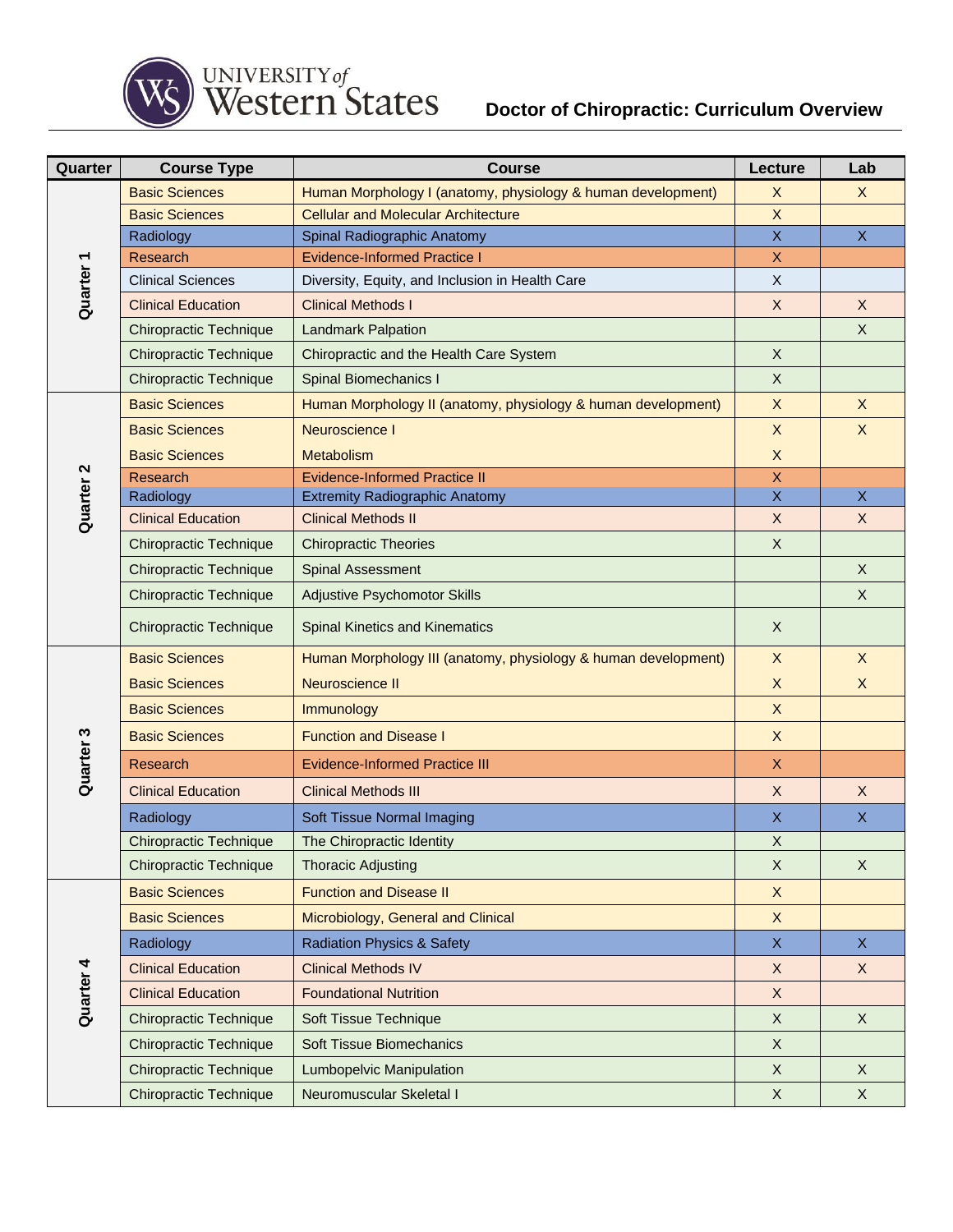

## UNIVERSITY of<br>Western States

## **Doctor of Chiropractic: Curriculum Overview**

| Quarter              | <b>Course Type</b>            | <b>Course</b>                                    | Lecture                   | Lab          |
|----------------------|-------------------------------|--------------------------------------------------|---------------------------|--------------|
|                      | <b>Basic Sciences</b>         | Genomics                                         | X                         |              |
|                      | <b>Basic Sciences</b>         | <b>Function and Disease III</b>                  | $\mathsf X$               |              |
|                      | Radiology                     | <b>Imaging Clinical Decision Making</b>          | $\mathsf X$               |              |
|                      | <b>Clinical Education</b>     | <b>Clinical Methods V</b>                        |                           | X            |
| Quarter <sub>5</sub> | <b>Clinical Education</b>     | <b>Patient Management Plans I</b>                |                           | X            |
|                      | <b>Clinical Education</b>     | <b>Internal Medicine I</b>                       | X                         | $\mathsf{X}$ |
|                      | <b>Chiropractic Technique</b> | <b>Cervical Assessment and Adjusting</b>         | X                         | X            |
|                      | <b>Chiropractic Technique</b> | <b>Physical Therapy Modalities</b>               | $\mathsf X$               | $\mathsf{X}$ |
|                      | <b>Chiropractic Technique</b> | Neuromuscular Skeletal II                        | $\mathsf X$               | X            |
|                      | Research                      | <b>Evidence-Informed Practice Application I</b>  | X                         |              |
|                      | <b>Clinical Education</b>     | <b>Clinical Methods VI</b>                       |                           | X            |
|                      | <b>Clinical Education</b>     | <b>Internal Medicine II</b>                      | X                         | X            |
|                      | <b>Clinical Education</b>     | <b>Patient Management Plans II</b>               |                           | X            |
|                      | <b>Clinical Sciences</b>      | <b>Clinical Neurology</b>                        | X                         |              |
| Quarter <sub>6</sub> | <b>Clinical Sciences</b>      | <b>Special Populations I</b>                     | $\mathsf X$               |              |
|                      | <b>Chiropractic Technique</b> | <b>Manipulation Review Lab</b>                   |                           | X            |
|                      | <b>Chiropractic Technique</b> | <b>Rehabilitation I</b>                          |                           | X            |
|                      | <b>Chiropractic Technique</b> | <b>Upper Extremity Diagnosis and Management</b>  | X                         | $\mathsf X$  |
|                      | <b>Chiropractic Technique</b> | <b>Upper Extremity Manipulation Skills</b>       |                           | X            |
|                      | <b>Clinical Sciences</b>      | <b>Internal Medicine III</b>                     | $\mathsf X$               | X            |
|                      | <b>Clinical Sciences</b>      | <b>Emergency Care</b>                            | $\mathsf X$               |              |
|                      | Radiology                     | <b>Bone Pathology I</b>                          | X                         | X            |
|                      | Radiology                     | X-Ray Position: Spine & Thorax                   | $\mathsf X$               | $\mathsf{X}$ |
| Quarter 7            | <b>Clinical Education</b>     | <b>Clinical Methods VII</b>                      |                           | $\mathsf X$  |
|                      | <b>Clinical Education</b>     | <b>Clinical Training Phase I</b>                 | $\mathsf X$               | $\mathsf X$  |
|                      | <b>Chiropractic Technique</b> | <b>Lower Extremity Manipulation Skills</b>       |                           | X            |
|                      | <b>Chiropractic Technique</b> | Lower Extremity Diagnosis and Management         | $\boldsymbol{\mathsf{X}}$ | Χ            |
|                      | <b>Chiropractic Technique</b> | <b>Rehabilitation II</b>                         | X                         | X            |
|                      | <b>Chiropractic Technique</b> | <b>Manipulation Review Lab</b>                   |                           | $\mathsf{X}$ |
|                      | Radiology                     | <b>Bone Pathology II</b>                         | $\mathsf X$               | $\mathsf{X}$ |
| Quarter 8            | Radiology                     | X-Ray Positioning: Extremities and Pelvis        | X.                        | X.           |
|                      | <b>Clinical Sciences</b>      | <b>Special Populations II</b>                    | X                         |              |
|                      | <b>Clinical Sciences</b>      | Doctor Patient Communication                     | X                         | $\mathsf X$  |
|                      | <b>Clinical Sciences</b>      | Gynecology/Genital Urinary Lab                   |                           | X            |
|                      | Research                      | <b>Evidence-Informed Practice Application II</b> | $\mathsf X$               |              |
|                      | <b>Clinical Education</b>     | <b>Clinical Training Phase II</b>                | $\mathsf{X}$              | X            |
|                      | <b>Chiropractic Technique</b> | <b>Manipulation Review Lab</b>                   |                           | $\mathsf X$  |
|                      | Chiropractic Technique        | <b>Chiropractic Practice Overview</b>            | $\mathsf X$               |              |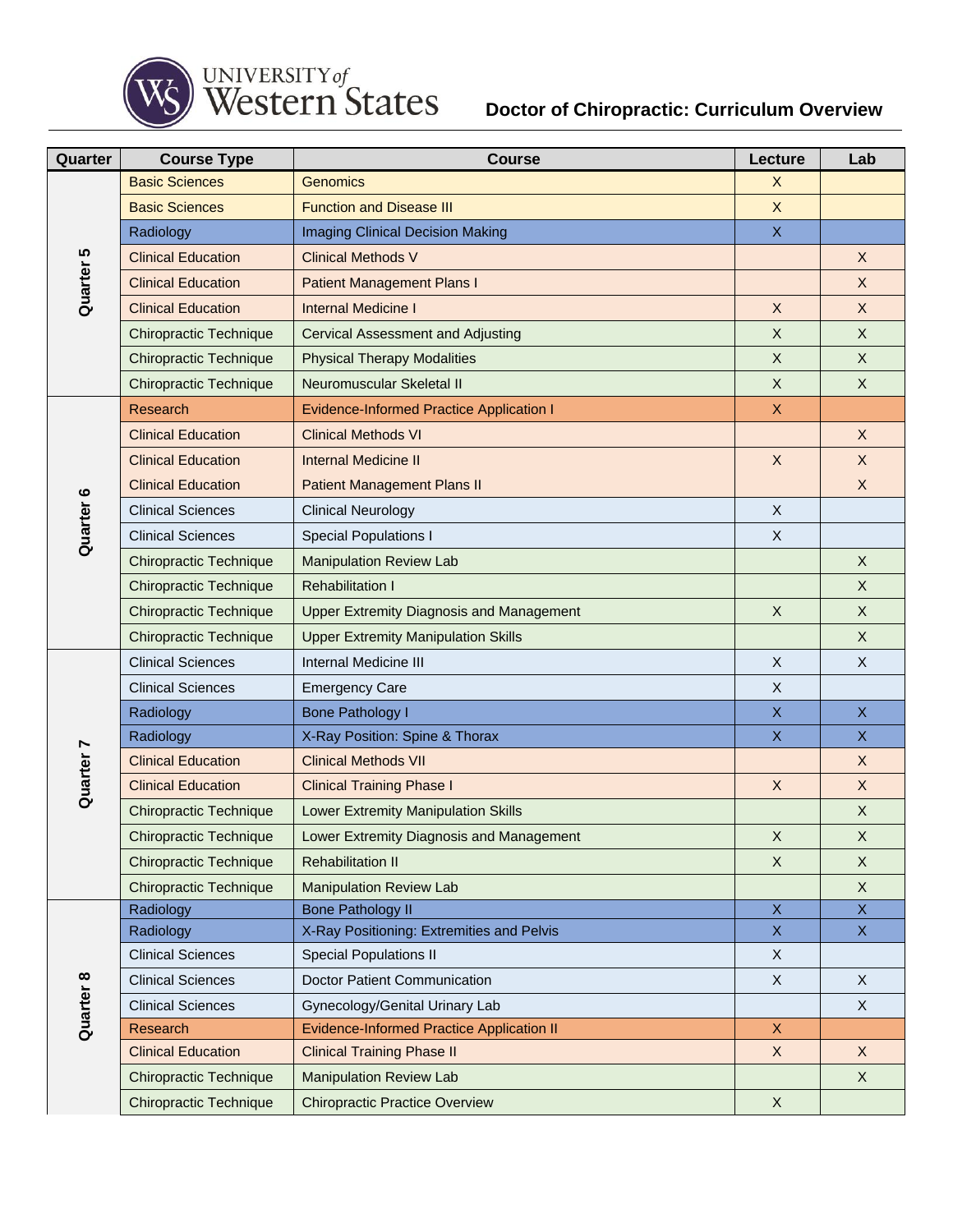

## **Doctor of Chiropractic: Curriculum Overview**

| Quarter                       | <b>Course Type</b>            |                                                                                                                                                                                                                                                                                                                                    | <b>Course</b>                                    | Lecture                   | Lab                       |  |
|-------------------------------|-------------------------------|------------------------------------------------------------------------------------------------------------------------------------------------------------------------------------------------------------------------------------------------------------------------------------------------------------------------------------|--------------------------------------------------|---------------------------|---------------------------|--|
|                               | <b>Chiropractic Technique</b> |                                                                                                                                                                                                                                                                                                                                    | Casting/Taping Lab                               | X                         |                           |  |
|                               | Clinical Internship           |                                                                                                                                                                                                                                                                                                                                    | Clinical Internship I                            | In Clinic                 |                           |  |
|                               | <b>Basic Sciences</b>         |                                                                                                                                                                                                                                                                                                                                    | <b>Public Health</b>                             | $\sf X$                   |                           |  |
|                               | <b>Clinical Sciences</b>      |                                                                                                                                                                                                                                                                                                                                    | Minor Surgery/Proctology                         | $\sf X$                   |                           |  |
|                               | <b>Clinical Sciences</b>      |                                                                                                                                                                                                                                                                                                                                    | Jurisprudence and Ethics                         | $\mathsf{X}$              |                           |  |
|                               | <b>Clinical Sciences</b>      |                                                                                                                                                                                                                                                                                                                                    | <b>Clinical Psychology</b>                       | $\mathsf{X}$              |                           |  |
|                               | Radiology                     |                                                                                                                                                                                                                                                                                                                                    | Soft Tissue Interpretation                       | $\boldsymbol{\mathsf{X}}$ | $\mathsf{X}$              |  |
| Quarter <sub>9</sub>          | Radiology                     |                                                                                                                                                                                                                                                                                                                                    | <b>Clinical Radiology for Chiropractors I</b>    |                           | $\mathsf{X}$              |  |
|                               | <b>Clinical Education</b>     |                                                                                                                                                                                                                                                                                                                                    | <b>Clinical Case Conferences I</b>               | $\times$                  |                           |  |
|                               | <b>Chiropractic Technique</b> |                                                                                                                                                                                                                                                                                                                                    | <b>Manipulation Review Lab</b>                   |                           | $\mathsf{X}$              |  |
|                               | <b>Chiropractic Technique</b> |                                                                                                                                                                                                                                                                                                                                    | <b>Technique Survey</b>                          |                           | $\mathsf{X}$              |  |
|                               | Elective                      |                                                                                                                                                                                                                                                                                                                                    | Elective: Minor Surgery Lab                      |                           | X                         |  |
|                               | Elective                      |                                                                                                                                                                                                                                                                                                                                    | <b>Electives</b>                                 | $\boldsymbol{\mathsf{X}}$ | $\mathsf X$               |  |
|                               | Clinical Internship           |                                                                                                                                                                                                                                                                                                                                    | Clinical Internship II                           | In Clinic                 |                           |  |
|                               | Radiology                     |                                                                                                                                                                                                                                                                                                                                    | <b>Clinical Radiology for Chiropractors II</b>   |                           | $\boldsymbol{\mathsf{X}}$ |  |
|                               | Research                      |                                                                                                                                                                                                                                                                                                                                    | <b>Critically Applied Evidence: Journal Club</b> | $\sf X$                   |                           |  |
| Quarter <sub>10</sub>         | <b>Clinical Education</b>     |                                                                                                                                                                                                                                                                                                                                    | <b>Clinical Case Conferences II</b>              | $\mathsf{X}$              |                           |  |
|                               | Clinical Internship           |                                                                                                                                                                                                                                                                                                                                    | Clinical Internship III                          | In Clinic                 |                           |  |
| Quarter <sub>11</sub>         | <b>Clinical Education</b>     |                                                                                                                                                                                                                                                                                                                                    | <b>Clinical Case Conferences III</b>             | X                         |                           |  |
|                               | Clinical Internship           |                                                                                                                                                                                                                                                                                                                                    | Clinical Internship IV                           | In Clinic                 |                           |  |
| Quarter 12                    | <b>Clinical Education</b>     |                                                                                                                                                                                                                                                                                                                                    | <b>Clinical Case Conferences IV</b>              | $\boldsymbol{X}$          |                           |  |
|                               | Clinical Internship           |                                                                                                                                                                                                                                                                                                                                    | Clinical Internship V                            | In Clinic                 |                           |  |
| <b>Course Type</b>            |                               | <b>Definition</b>                                                                                                                                                                                                                                                                                                                  |                                                  |                           |                           |  |
| <b>Basic Sciences</b>         |                               | In basic sciences courses students integrate biomedical disciplines to build a foundation for professional<br>healthcare education and practice. Biomedical disciplines include chemistry, anatomy, neuroscience,<br>physiology, microbiology and pathology.                                                                       |                                                  |                           |                           |  |
| Radiology                     |                               | In radiology courses students will learn appropriate selection and acquisition of diagnostic images, proper<br>positioning of the patient in clinical practice and diagnostic interpretation of normal and abnormal osseous<br>and soft tissue structures seen on plain film, computed tomography, and magnetic resonance imaging. |                                                  |                           |                           |  |
| <b>Clinical Sciences</b>      |                               | In clinical sciences courses students will learn how to assess, diagnosis and treat patients using<br>evidence-informed approaches and the latest research.                                                                                                                                                                        |                                                  |                           |                           |  |
| Research                      |                               | In research courses student learn how to assess and apply research in clinical practice.                                                                                                                                                                                                                                           |                                                  |                           |                           |  |
| <b>Clinical Education</b>     |                               | In clinical education courses students will apply the knowledge they learned in other courses to conduct<br>an assessment, make a diagnosis, develop care plans, and work with patients to execute these plans.                                                                                                                    |                                                  |                           |                           |  |
| <b>Chiropractic Technique</b> |                               | In chiropractic technique courses students will learn a wide range chiropractic techniques and<br>approaches to address and treat different health conditions.                                                                                                                                                                     |                                                  |                           |                           |  |
| Clinical Internship           |                               | Clinical internship is the clinical component of the DC program in which students will be learning and<br>working in clinical settings including the university clinic, community-based internships and preceptorships.                                                                                                            |                                                  |                           |                           |  |